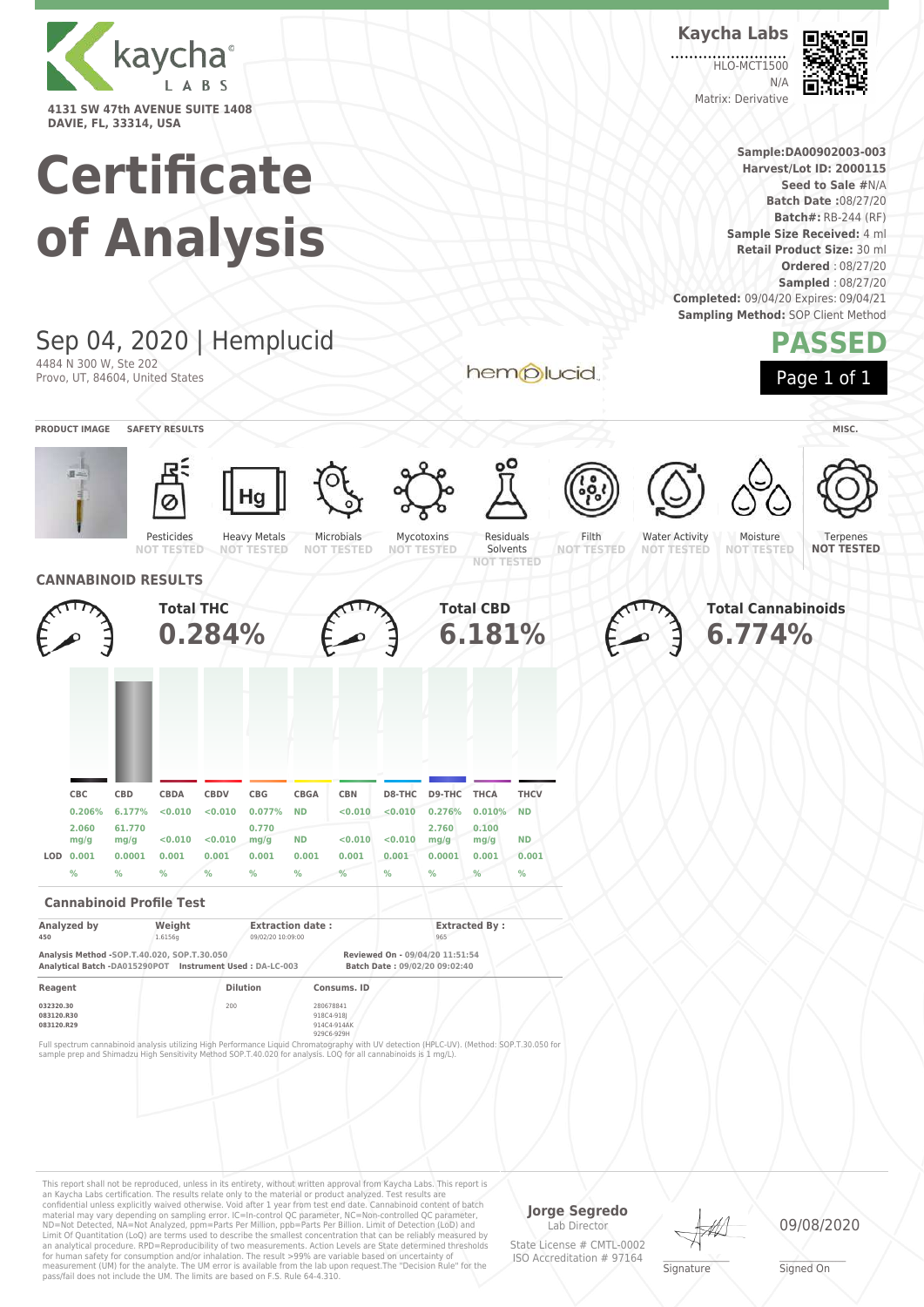

## **Certificate of Analysis**

#### Sep 21, 2020 | Hemplucid 4484 N 300 W, Ste 202

Provo, UT, 84604, United States

**PRODUCT IMAGE SAFETY RESULTS MISC.**







**PASSED**

Microbials **PASSED**





hemplucid







**NOT TESTED**



**Kaycha Labs**

**HLO-MCT1500** 

N/A Matrix: Edible



**PASSED**

Page 1 of 2

**NOT TESTED**

Terpenes **NOT TESTED**

Water Activity

Moisture

This report shall not be reproduced, unless in its entirety, without written approval from Kaycha Labs. This report is<br>an Kaycha Labs certification. The results relate only to the materal or product analyzed. Test results

#### **Jorge Segredo**

Lab Director State License # CMTL-0002 ISO Accreditation # 97164



09/21/2020

\_\_\_\_\_\_\_\_\_\_\_\_\_\_\_\_\_\_\_ Signed On



**Sample:DA00915007-003 Harvest/Lot ID: 2000115 Seed to Sale #**N/A **Batch Date :**08/11/20 **Batch#:** RB-244

**Sample Size Received:** 30 ml **Retail Product Size:** 30 **Ordered** : 09/08/20 **Sampled** : 09/08/20

**Completed:** 09/21/20 Expires: 09/21/21 **Sampling Method: SOP Client Method**